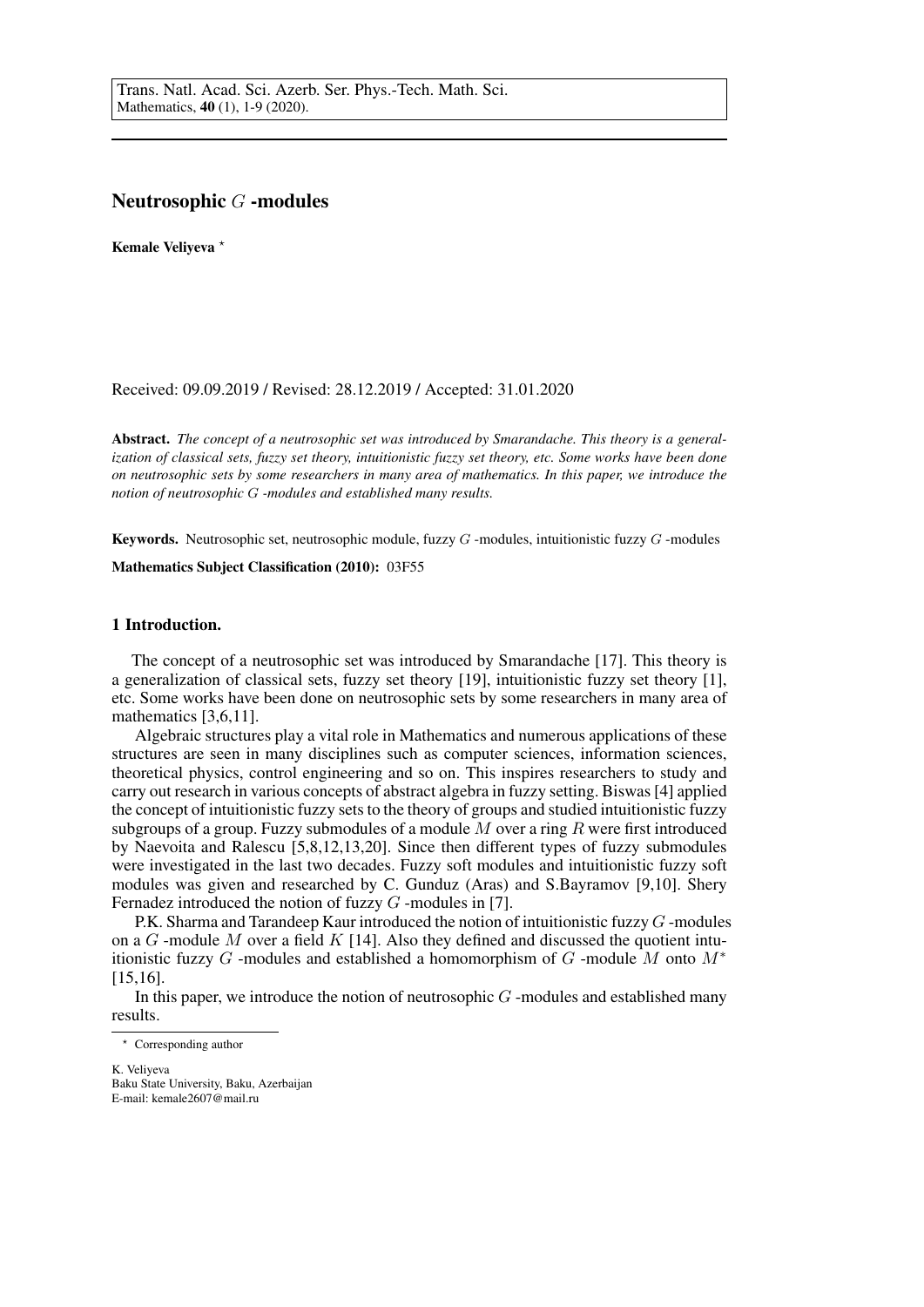## 2 Preliminares.

In this section, we will give some preliminary information for the present study.

Definition 2.1 *[17]* A *neutrosophic set* A *on the universe of discourse* X *is defined as:*

$$
A = \{ \langle x, T_A(x), I_A(x), F_A(x) \rangle : x \in X \}
$$

*where*  $T, I, F: X \to ]-0, 1^+[$  and  $-0 \le T_A(x) + I_A(x) + F_A(x) \le^+ 3$ .

Definition 2.2 *[2] Let* M *be a module over a ring* R*. An intuitionistic fuzzy set*  $A = (\mu_A, \lambda_A)$  *in* M *is called an intuitionistic fuzzy submodule of* M *if* 

*1*)  $\mu_A(0) = 1$ , *2*) min{ $\mu_A(x), \mu_A(y)$ } ≤  $\mu_A(x - y)$  *for all*  $x, y \in M$ , *3)*  $\mu_A(x) \leq \mu_A(r, x)$  *for all*  $x \in M$  *and*  $r \in R$ *, 4*)  $\lambda_A(0) = 0$ , *5)*  $\lambda_A(x - y) \leq max\{\lambda_A(x), \lambda_A(y)\}$  *for all*  $x, y \in M$ *,*  $6)\lambda_A(r, x) \leq \lambda_A(x)$  *for all*  $x \in M$  *and*  $r \in R$ *.* 

Let  $A = (\mu, \lambda)$  be intuitionistic fuzzy submodule of M. We denote this module by  $(M, \mu, \lambda)$ . We say this module as intuitionistic fuzzy module.

**Definition 2.3** *[18] Let* M *be a left* R *-module and let*  $A = (T, I, F)$  *be a neutrosophic set over M. Then we say* (M, T, I, F) *is a neutrosophic modul, if the following conditions are satisfied:*

*a*)  $T(0) = I(0) = 1; F(0) = 0$ 

*b*)  $T(x + y) \geq T(x) \wedge T(y)$ ;  $I(x + y) \geq I(x) \wedge I(y)$ ;  $F(x + y) \leq F(x) \vee F(y)$  $c) T(\lambda x) \geq T(x); I(\lambda x) \geq I(x); F(\lambda x) \leq F(x)$ 

**Definition 2.4** [18]  $f : (M_1, T_1, I_1, F_1) \rightarrow (M_2, T_2, I_2, F_2)$  *is homomorphism of neutrosophic modules if and only if the condition*  $T_2(f(x)) \geq T(x)$ ,  $I_2(f(x)) \geq I_1(x)$ , and  $F_2(f(x)) \leq F_1(x)$  are satisfied.

Definition 2.5 *[14] Let* G *be a group and* M *be a vector space over a field* K *. Then* M *is called a* G *-module if for every*  $g \in G$  *and*  $m \in M$ ,  $\exists$  *a product (called the action of* G *on*  $M$ *)*  $qm \in M$  *satisfies the following axioms* 

*i*)  $1_G \cdot m = m$ ,  $\forall m \in M$  ( $1_G$  *being the identity of G*) *ii*)  $(g \cdot h) \cdot m = g \cdot (h \cdot m)$ ,  $\forall m \in M, g, h \in G$ *iii*)  $g \cdot (k_1m_1 + k_2m_2) = k_1 (g \cdot m_1) + k_2 (g \cdot m_2)$ ,  $\forall k_1, k_2 \in K$ ;  $m_1, m_2 \in M$ ,  $q \in G$ .

Definition 2.6 *[14] Let* G *be a group and* M *be a* G*-module over* K *. Then a intuitionistic fuzzy G*-module on M is an intuitionistic fuzzy set  $A = (\mu_A, \nu_A)$  of M such that following *conditions are satisfied*

 $i)\mu_A(ax + by) \geq \mu_A(x) \wedge \mu_A(y)$  and  $\nu_A(ax + by) \leq \nu_A(x) \wedge \nu_A(y)$ ,  $\forall a, b \in K \text{ and } x, y \in M$  $\mu_A(qm) > \mu_A(m)$  and  $\nu_A(qm) \leq \nu_A(m)$ ,  $\forall q \in G$ ,  $m \in M$ .

#### 3 Neutrosophic G -modules

Definition 3.1 *Let* G *be a group and* M *be a* G *-module over* K *. Then neutrosophic* G *-module on* M *is a neutrosophic set* A = (T, I, F) *of* M *such that following conditions are satisfied*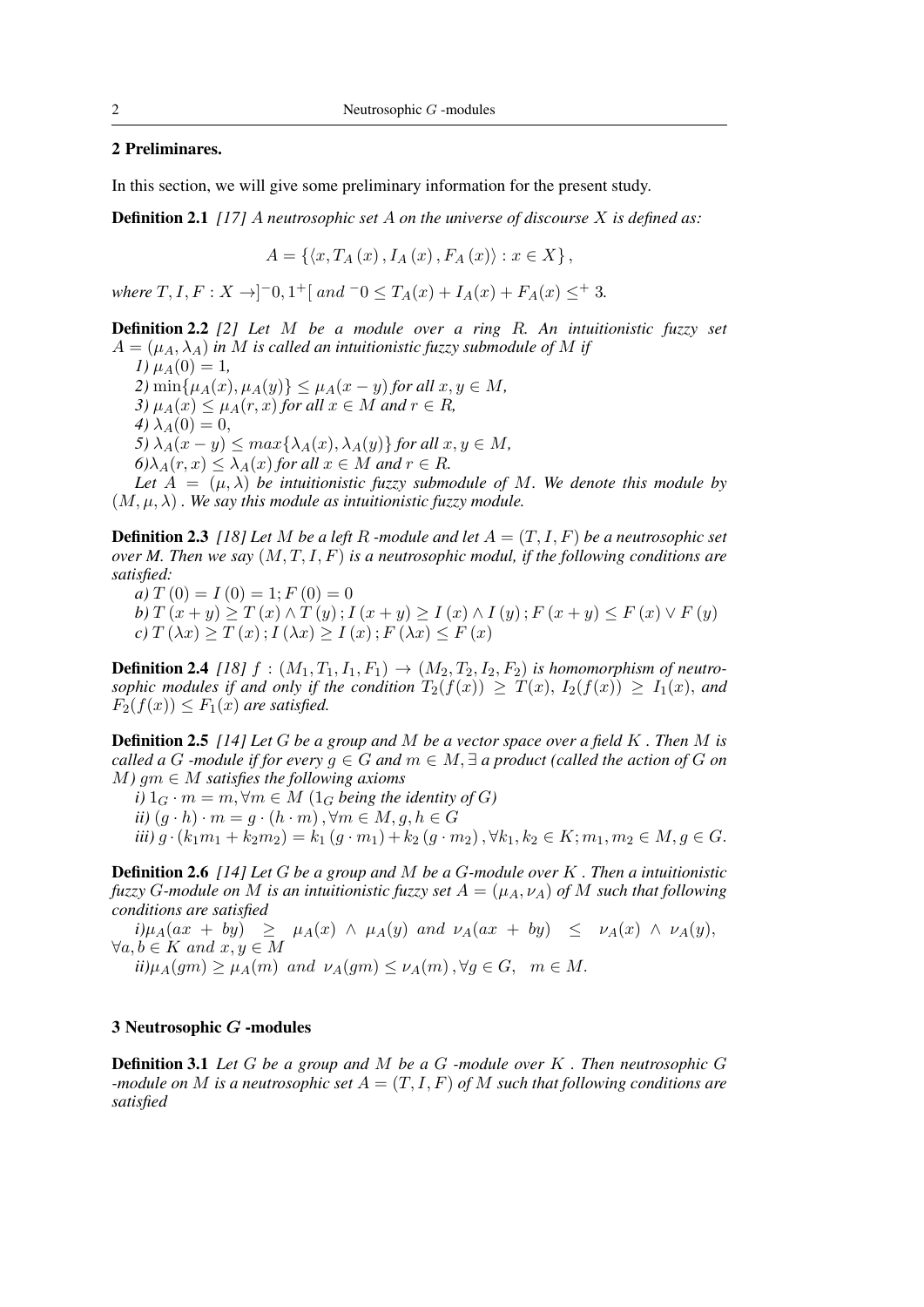$$
T_A(ax + by) \ge T_A(x) \wedge T_A(y)
$$
  
(i) 
$$
I_A(ax + by) \ge I_A(x) \wedge I_A(y), \ \forall a, b \in K \ and \ x, y \in M.
$$

$$
F_A(ax + by) \le F_A(x) \vee F_A(y)
$$

$$
T_A(gm) \ge T_A(m)
$$
  
(ii) 
$$
I_A(gm) \ge I_A(m), \ \forall g \in G, m \in M.
$$

$$
F_A(gm) \le F_A(m)
$$

**Theorem 3.1** Let M be a G -module over K, and  $A = (T, I, F)$  be a neutrosophic G *-module on*  $M$  *. Then*  $Supp<sub>M</sub>(A)$  *is a*  $G$  *-submodule of*  $M$ *.* 

**Proof.** Let  $x, y \in \text{supp}_M(A)$  and  $a, b \in K$ , then  $T_A(x) > 0$ ,  $I_A(x) > 0$ ,  $F_A(x) < 1$ , and

$$
T_A(y) > 0, I_A(y) > 0, F_A(y) < 1 \Rightarrow
$$
  
\n
$$
T_A(ax + by) \ge T_A(x) \land T_A(y) > 0
$$
  
\n
$$
I_A(ax + by) \ge I_A(x) \land I_A(y) > 0,
$$
  
\n
$$
F_A(ax + by) \le F_A(x) \lor F_A(y) < 1.
$$

Therefore,  $ax + by \in Supp_M(A)$ .

Also,  $T_A(gx) \ge T_A(x) > 0$ ,  $I_A(gx) \ge I_A(x) > 0$ ,  $F_A(gx) \le F_A(x) < 1$ , for every  $g \in G$  and  $x \in M$ . Therefore,  $gx \in Supp<sub>M</sub>(A)$ . Hence  $Supp<sub>M</sub>(A)$  is a G-submodule of  $M$ .

**Theorem 3.2** Let M be a G -module over K and  $A = (T, I, F)$ ,  $B = (T', I', F')$  be two *neutrosophic* G *-modules on* M *. Then* A ∩ B *is also a neutrosophic* G*-module on* M*.*

**Proof.** Let  $a, b \in K$  and  $x, y \in M$ , then

$$
T_{A \cap B}(ax + by) = T_A(ax + by) \wedge T_B(ax + by) \geq \{T_A(x) \wedge T_A(y)\} \wedge
$$

$$
\wedge \{T_B(x) \wedge T_B(y)\} = \{T_A(x) \wedge T_B(x)\} \wedge \{T_A(y) \wedge T_B(y)\} = T_{A \cap B}(x) \wedge T_{A \cap B}(y)
$$

Thus,  $T_{A\cap B}(ax + by) \geq T_{A\cap B}(x) \wedge T_{A\cap B}(y)$ . Similarly, we can show that  $I_{A \cap B}(ax + by) \geq I_{A \cap B}(x) \wedge I_{A \cap B}(y)$ .

$$
F_{A \cap B}(ax + by) = F_A(ax + by) \lor F_B(ax + by) \le
$$
  
\n
$$
\leq \{F_A(y) \lor F_B(y)\} \lor \{F_B(x) \lor F_B(y)\} =
$$
  
\n
$$
= \{F_A(x) \lor F_B(x)\} \lor \{F_A(y) \lor F_B(y)\} = F_{A \cap B}(x) \lor F_{A \cap B}(y)
$$

Thus,  $F_{A\cap B}(ax+by) \leq F_{A\cap B}(x) \vee F_{A\cap B}(y)$ .

For,  $g \in G$  and  $z \in M$  , we have  $T_{A \cap B}(gz) = T_A(gz) \wedge T_B(gz) \ge T_A(z) \wedge T_B(z)$  $=T_{A\cap B}(z)$ , i.e.,  $T_{A\cap B}(gz) \geq T_{A\cap B}(z)$ . Similarly, we can show that  $I_{A\cap B}(gz) \geq I_{A\cap B}(z).$  $F_{A\cap B}(gz) = F_A(gz) \vee F_B(gz) \leq F_A(z) \vee F_B(z) = F_{A\cap B}(z)$ , i.e.,  $F_{A\cap B}(gz) \leq F_{A\cap B}(z).$ 

Hence  $A \cap B$  is a neutrosophic G -module on M.

**Theorem 3.3** Let M be a G -module over K and  $\{A_i = (T_i, I_i, F_i); i = 1, 2, ...\}$  be a *family of neutrosophic G-modules on* M. Then  $\bigcap_{i=1}^{\infty} A_i$  is also neutrosophic G -module on M*.*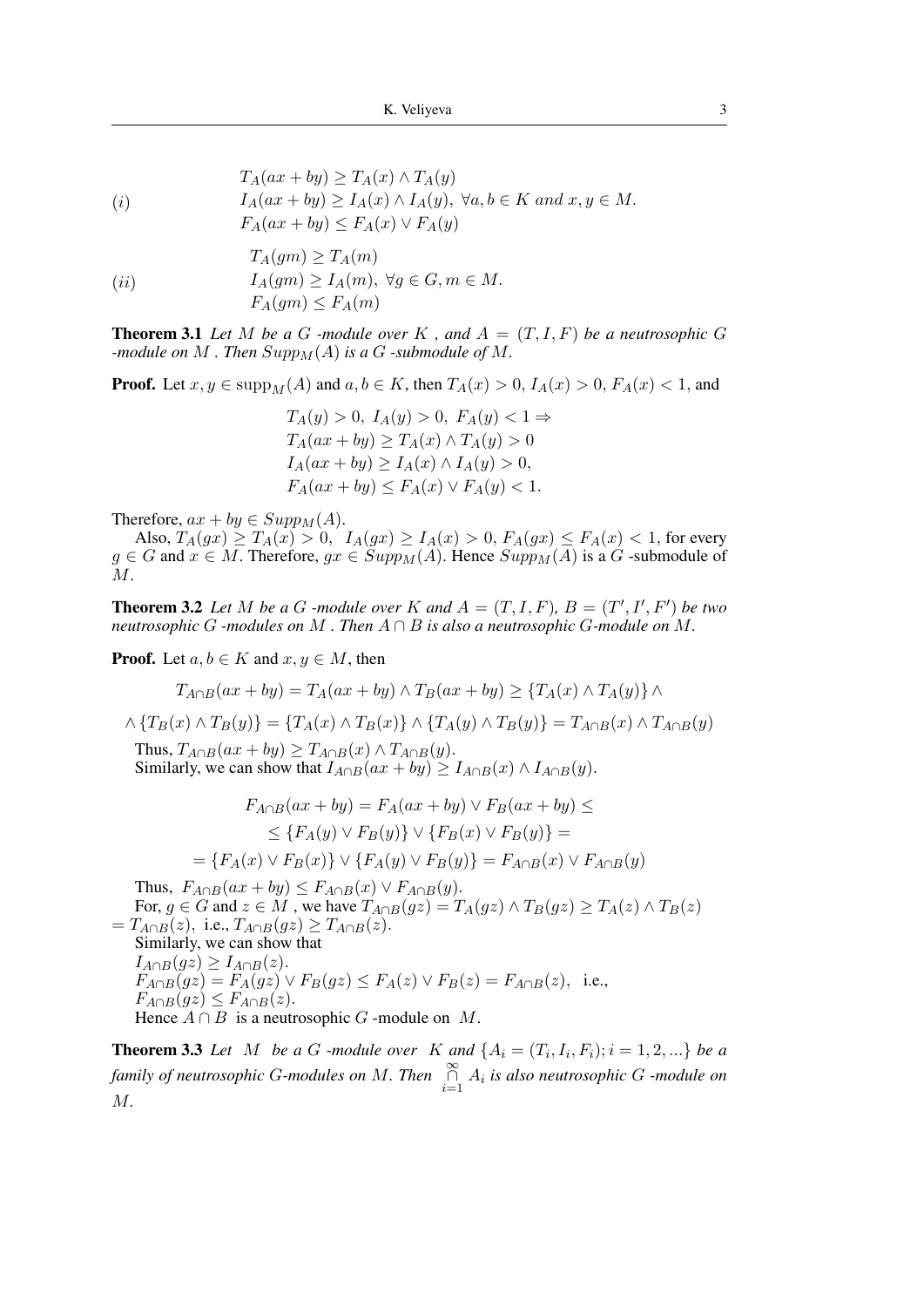**Theorem 3.4** *Let*  $M_1, M_2$  *be a G-modules over*  $K$  *and*  $A, B$  *be neutrosophic G-modules on*  $M_1$  *and*  $M_2$  *respectively. Then*  $A \times B$  *is also a neutrosophic G-module on*  $M_1 \times M_2$ *.* 

**Proof.** Let  $a, b \in K$  and  $x = (x_1, y_1), y = (x_2, y_2) \in M_1 \times M_2$ , then  $T_{A\times B}(ax+by) = T_{A\times B}\left\{a(x_1,y_1)+b(x_2,y_2)\right\} = T_{A\times B}\left\{(ax_1+bx_2),(ay_1+by_2)\right\}$  $=T_A(ax_1+bx_2) \wedge T_B(ay_1+by_2) \geq {T_A(x_1) \wedge T_A(x_2)} \wedge {T_B(y_1) \wedge T_B(y_2)}$  $=\{T_A(x_1) \wedge T_B(y_1)\}\wedge \{T_A(x_2) \wedge T_B(y_2)\}=T_{A\times B}(x_1,y_1)\wedge T_{A\times B}(x_2,y_2)$ Thus,  $T_{A\times B}(ax+by) \geq T_{A\times B}(x) \wedge T_{A\times B}(y)$ . Similarly, we can show that  $I_{A\times B}(ax+by) \geq I_{A\times B}(x) \wedge I_{A\times B}(y)$ .

$$
F_{A \times B}(ax + by) = F_{A \times B}\left\{a(x_1, y_1) + b(x_2, y_2)\right\} = F_{A \times B}\left\{(ax_1 + bx_2), (ay_1 + by_2)\right\}
$$

$$
= F_A(ax_1 + bx_2) \vee F_b(ay_1 + by_2) \le \{F_A(x_1) \vee F_A(x_2)\} \vee \{F_B(y_1) \vee F_b(y_2)\}
$$

$$
= \{F_A(x_1) \vee F_B(y_1)\} \vee \{F_A(x_2) \vee F_B(y_2)\} = F_{A \times B}(x_1, y_1) \vee F_{A \times B}(x_2, y_2)
$$

Thus,  $F_{A\times B}(ax+by) \leq F_{A\times B}(x) \vee F_{A\times B}(y)$ . For,  $g \in G$  and  $z = (x, y) \in M_1 \times M_2$ , we have

$$
T_{A \times B}(gz) = T_{A \times B} \{g(x, y)\} = T_{A \times B}(gx, gy)
$$
  
=  $T_A(gx) \land T_B(gy) \ge T_A(x) \land T_B(y) = T_{A \times B}(z)$ , i.e.,  
 $T_{A \times B}(gz) \ge F_{A \times B}(z)$ .

Similarly, we can show that

$$
I_{A \times B}(gz) \ge I_{A \times B}(z).
$$
  
\n
$$
F_{A \times B}(gz) = F_{A \times B}\{g(x, y)\} = F_{A \times B}(gx, gy)
$$
  
\n
$$
= F_A(gx) \lor F_B(gy) \le F_A(x) \lor F_B(y) = F_{A \times B}(z), \text{ i.e.,}
$$
  
\n
$$
F_{A \times B}(gz) \le F_{A \times B}(z).
$$

Hence  $A \times B$  is a neutrosophic G-module on  $M_1 \times M_2$ .

**Definition 3.2.** Let M be a G-module K over and  $A = (T_A, I_A, F_A)$  and  $B =$  $(T_B, I_B, F_B)$  be neutrosophic G-modules on M, then their sum  $A+B = (T_{A+B}, I_{A+B}, F_{A+B})$ is defined as

$$
T_{A+B}(x) = \bigvee_{x=a+b} \{T_A(a) \wedge T_B(b)\},
$$
  

$$
I_{A+B}(x) = \bigvee_{x=a+b} \{I_A(a) \wedge I_B(b)\},
$$
  

$$
F_{A+B}(x) = \bigwedge_{x=a+b} \{F_A(a) \vee F_B(b)\},
$$

for all  $x \in M$ .

Theorem 3.5 *Let* M *be a* G*-module over* K *and* A, B *be two neutrosophic* G*-modules on* M*.*

*Then*  $A + B$  *is also a neutrosophic G-module on*  $M$ .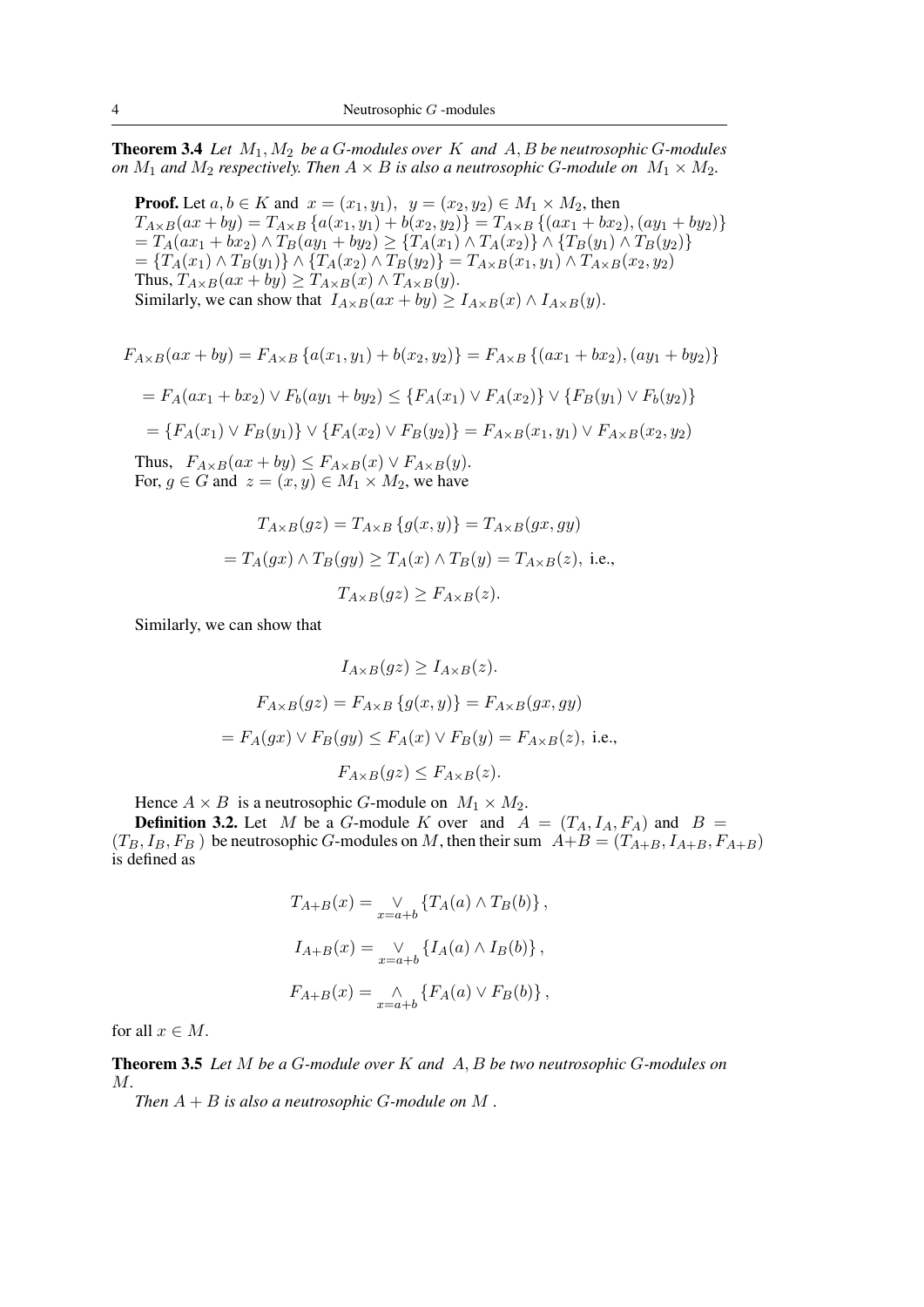**Proof.** Let  $x, y \in M$  be any two elements and let  $\min \{T_{A+B}(x), T_{A+B}(y)\} = \alpha$ . Let  $\varepsilon > 0$  be given, then on  $\alpha - \varepsilon < T_{A+B}(x) = \bigvee_{x=a+b} \{T_A(a) \wedge T_B(b)\}\$  and  $\alpha - \varepsilon$  $\langle T_{A+B}(y) \rangle = \bigvee_{y=c+d} \{T_A(c) \wedge T_B(d)\}\$ so there exists a representation  $x = a + b, y = c$  $c + d$ , where  $a, b, c, d \in M$  such that  $\alpha - \varepsilon < T_A(a) \wedge T_B(b)$  and  $\alpha - \varepsilon < T_A(c) \wedge T_B(c)$  $T_B(d) \implies \alpha - \varepsilon < T_A(a), \, \alpha - \varepsilon < T_B(b)$  and  $\alpha - \varepsilon < T_A(c), \alpha - \varepsilon < T_B(d) \implies$  $\alpha - \varepsilon < T_A(a) \wedge T_B(c) \le T_A(a+c)$  and  $\alpha - \varepsilon < T_A(b) \wedge T_B(d) \le T_B(b+d)$ . Thus, we get  $x + y = (a + b) + (c + d) = (a + c) + (b + d)$  such that  $\Rightarrow \alpha - \varepsilon < T_A(a+c) \wedge T_B(b+d)$  $\implies \alpha - \varepsilon < \bigvee_{x+y=(a+c)+(b+d)} \{T_A(a+c) \wedge T_B(b+d)\} = T_{A+B}(x+y).$ Since  $\varepsilon$  is arbitrary, it follows that  $T_{A+B}(x+y) \ge \alpha = T_{A+B}(x) \wedge T_{A+B}(y)$ . Similarly, we can show that  $I_{A+B}(x+y) \geq I_{A+B}(x) \wedge I_{A+B}(y)$  and  $F_{A+B}(x+y)$  $\leq F_{A+B}(x) \vee F_{A+B}(y).$ Further, let  $\beta = T_{A+B}(x) \vee T_{A+B}(y) = T_{A+B}(x)$ , and let  $\varepsilon > 0$ , then  $\beta-\varepsilon < T_{A+B}(x) = \mathop{\vee}\limits_{x=a+b} \left\{T_A(a) \wedge T_B(b)\right\}, \text{ so there exists a representation } x = a+b$ such that  $\beta - \varepsilon < T_A(a) \wedge T_B(b) \Longrightarrow \beta - \varepsilon < T_A(a), \ \beta - \varepsilon < T_B(b) \Longrightarrow$  $\beta-\varepsilon < T_A(a) \le T_A(ka),\; \beta-\varepsilon < T_B(b) \le T_B(kb)$  for any  $k\in K \Longrightarrow \beta-\varepsilon$  $\langle T_A(ka) \wedge T_B(kb) \rangle$  for any  $k \in K$ . Now,  $kx = k(a + b) = ka + kb$  so that  $\beta - \varepsilon < T_A(ka) \wedge T_B(kb) \Longrightarrow \beta - \varepsilon < \bigvee_{kx=k(a+b)} \{T_A(ka) \wedge T_B(kb)\} = T_{A+B}(kx).$ Since  $\varepsilon$  is arbitrary, it follows that  $T_{A+B}(kx) \geq \beta = T_{A+B}(x)$ . Similarly, we can show that  $I_{A+B}(kx) \geq \beta = I_{A+B}(x)$  and  $F_{A+B}(kx) \leq F_{A+B}(x)$ . Further, let  $g \in G$  and  $x \in M$  be any element, then  $T_{A+B}(x) = \bigvee_{x=a+b} \{T_A(a) \wedge T_B(b)\}$ Now,  $T_A(a) \leq T_A(ga)$ ,  $T_B(b) \leq T_B(gb) \Longrightarrow T_A(a) \wedge T_B(b) \leq T_A(ga) \wedge T_B(gb)$ . Also,  $gx = g(a + b) = ga + gb$  $\beta - \varepsilon < T_{A+B}(x) = \bigvee_{x=a+b} \{T_A(a) \wedge T_B(b)\} \le$ 

$$
\leq \bigvee_{gx=g(a+b)} \{T_A(ga) \wedge T_B(gb)\} = T_{A+B}(gx) \text{ i.e., } T_{A+B}(gx) \geq T_{A+B}(x).
$$

Similarly, we can show that  $I_{A+B}(gx) \ge I_{A+B}(x)$  and  $F_{A+B}(gx) \le F_{A+B}(x)$ . Hence  $A + B$  is a neutrosophic G-module on M.

**Definition 3.3.** Let M be a G-module over K and  $A = (T_A, I_A, F_A)$  and  $B =$  $(T_B, I_B, F_B)$  be neutrosophic G-modules on M, then their product is  $AB = (T_{AB}, I_{AB}, F_{AB})$ defined as

$$
T_{AB} = \bigvee_{x = \sum_{i < \infty} (a_i + b_i)} \left\{ \bigwedge_i (T_A(a_i) \wedge T_B(b_i)) \right\},
$$
  

$$
I_{AB} = \bigvee_{x = \sum_{i < \infty} (a_i + b_i)} \left\{ \bigwedge_i (I_A(a_i) \wedge I_B(b_i)) \right\},
$$
  

$$
F_{AB} = \bigwedge_{x = \sum_{i < \infty} (a_i + b_i)} \left( \left\{ \bigvee_i F_A(a_i) \vee F_B(b_i) \right\} \right),
$$

for all  $x \in M$ .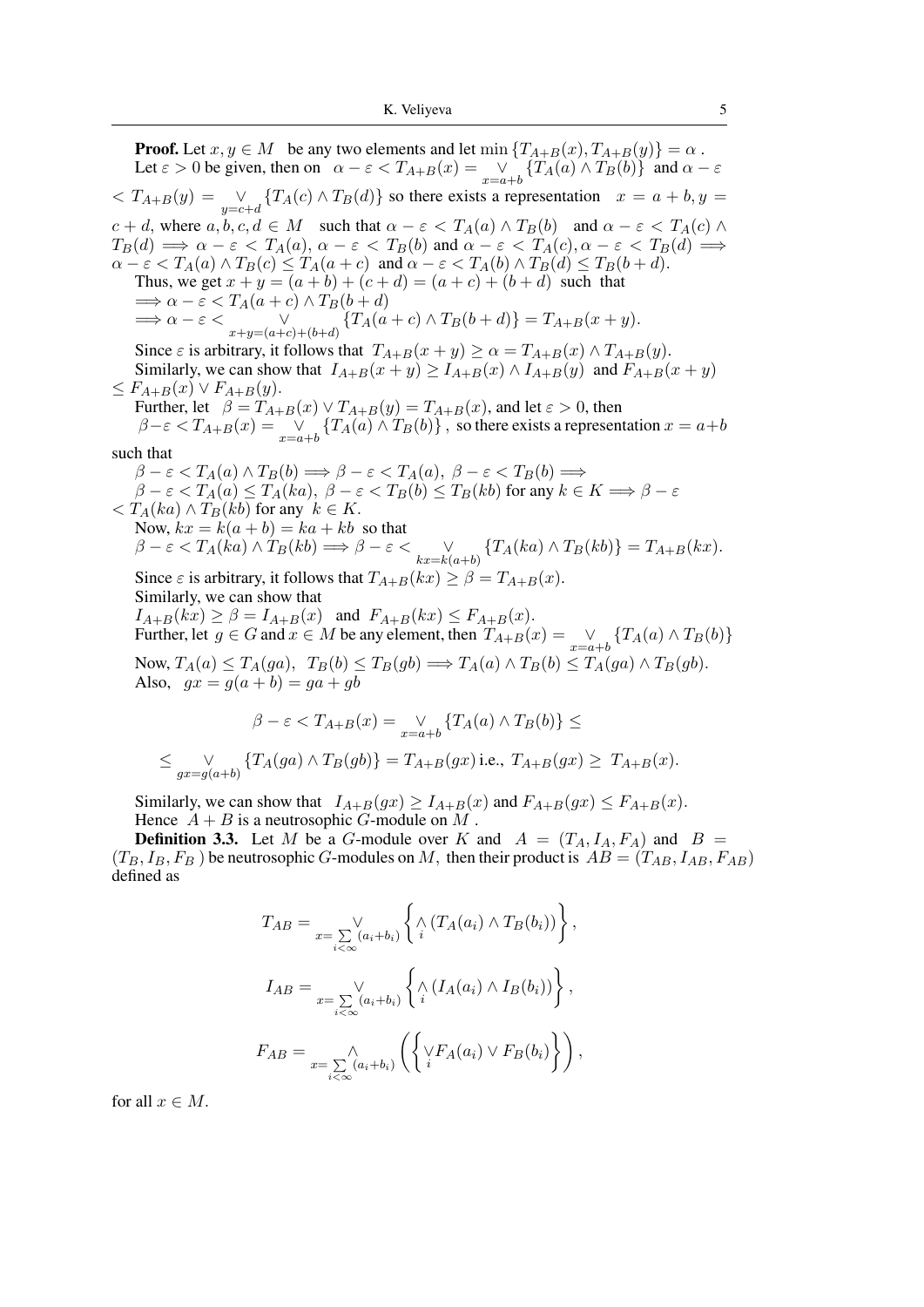Theorem 3.6 *Let* M *be a* G*-module over* K *and* A, B *be two neutrosophic* G*-modules on* M *. Then* AB *is also a neutrosophic* G*–module on* M *.*

**Proof.** Let  $x, y \in M$  be any two elements and let  $T_{AB}(x) \wedge T_{AB}(y) = \alpha$ .

Let 
$$
\varepsilon > 0
$$
 be given, then on  $\alpha - \varepsilon < T_{AB}(x) = \bigvee_{x = \sum_{i < \infty} (a_i + b_i)} \left\{ \bigwedge_i (T_A(a_i) \wedge T_B(b_i)) \right\}$ 

and

$$
\alpha - \varepsilon < T_{AB}(y) = \bigvee_{y = \sum\limits_{i < \infty} (p_i + q_i)} \left\{ \left\langle \sum_i (T_A(p_i) \wedge T_B(q_i)) \right\rangle \right\} \Longrightarrow \alpha - \varepsilon < \left\langle \sum_i \left\{ (T_A(a_i) \wedge T_B(b_i)) \right\} \right\}
$$

and

 $\alpha - \varepsilon < \bigwedge_i \left\{ (T_A(p_i) \wedge T_B(q_i)) \right\}, \text{ for all } i.$  $\implies \alpha - \varepsilon < T_A(a_i), \wedge T_B(b_i) \text{ and } \alpha - \varepsilon < T_A(p_i) \wedge T_B(q_i) \text{ for all } i.$  $\implies \alpha - \varepsilon < T_A(a_i), \ \alpha - \varepsilon < T_B(b_i) \text{ and } \alpha - \varepsilon < T_A(p_i), \alpha - \varepsilon < T_B(q_i) \text{ for all } i.$  $\Rightarrow \alpha-\varepsilon < T_A(a_i)\wedge T_A(p_i) \leq T_A(a_i+p_i)$  and  $\alpha-\varepsilon < T_B(b_i)\wedge T_B(q_i) \leq T_B(b_i+q_i)$ , for all i.

Thus, we get  $x + y = \sum (a_i + b_i) + (p_i + q_i)$ , where  $a_i, b_i, p_i, q_i \in M$  such that  $\alpha - \varepsilon < T_A(a_i + p_i) \wedge T_B(b_i + q_i)$ , for all  $i \Longrightarrow \alpha - \varepsilon < \bigwedge_i \{ (T_A(a_i + p_i) \wedge T_B(b_i + q_i)) \}$ 

$$
\implies \alpha - \varepsilon < \sum_{x+y=\sum_{i<\infty}((a_ib_i)+(p_iq_i))}^{\infty} \left\{T_A(a_i+p_i) \land T_B(b_i+q_i)\right\} = T_{AB}(x+y)
$$

Since  $\varepsilon > 0$  is arbitrary, so we have  $T_{AB}(x+y) \ge \alpha = T_{AB}(x) \wedge T_{AB}(y)$ . Similarly, we can show that  $I_{AB}(x + y) \ge \alpha = I_{AB}(x) \wedge I_{AB}(y)$  and  $F_{AB}(x + y)$ 

 $\leq F_{AB}(x) \vee F_{AB}(y).$ Further, let  $\beta = T_{AB}(x) \vee T_{AB}(y) = T_{AB}(x)$ , and let  $\varepsilon > 0$ , then  $\beta - \varepsilon < T_{AB}(x) = \sum_{x = \sum_{i < \infty} (a_i + b_i)}$  $\bigwedge_i \{T_A(a_i) \wedge T_B(b_i)\}\$ , so there exists a representation

$$
x = \sum_{i < \infty} (a_i + b_i) \text{ such that}
$$
  
\n
$$
\beta - \varepsilon < \Lambda \{ T_A(a_i) \land T_B(b_i) \} \Longrightarrow \beta - \varepsilon < T_A(a_i) \land T_B(b_i) \text{ for all } i
$$
  
\n
$$
\Longrightarrow \beta - \varepsilon < T_A(a_i), \beta - \varepsilon < T_B(b_i) \Longrightarrow \beta - \varepsilon
$$

 $\langle S \rangle \langle T_A(a_i) \rangle \leq T_A(ka_i), \beta - \varepsilon \langle T_B(b_i) \rangle \leq T_B(kb_i)$  for all  $k \in K \Longrightarrow \beta - \varepsilon \langle T_A(ka_i) \rangle \wedge T_A(ka_i)$  $T_B(kb_i)$  for all i.

Hence

$$
\beta - \varepsilon < \bigwedge_i \{ T_A(ka_i) \wedge T_B(b_i) \} < \bigwedge_{kx = \sum_{i < \infty} k(a_i + b_i)} \bigwedge_i \{ T_A(ka_i) \wedge T_B(b_i) \} = T_{AB}(kx).
$$

Since  $\varepsilon > 0$  is arbitrary, so we have  $T_{AB}(kx) \ge \beta = T_{AB}(x)$ . Similarly, we can show that  $I_{AB}(kx) \ge \beta = I_{AB}(x)$  and  $F_{AB}(kx) \le F_{AB}(x)$ . Further,  $g \in G$  let and  $x \in M$  be any element, then

$$
T_{AB}(x) = \bigwedge_{kx=\sum_{i<\infty}^{  
\nNow,  $T_A(a_i) \le T_A(ga_i) \implies T_A(a_i) \wedge T_A(b_i) \le T_A(ga_i) \wedge T_A(gb_i)$ , for all  $i$   
\n $\implies \bigwedge_i T_A(a_i) \wedge T_B(b_i) \le \bigwedge_i (T_A(ga_i) \wedge T_B(gb_i)) \big)$ , for all  $i$   
\n $\implies \bigwedge_{x=\sum_{i<\infty}^{  
\n $\le \bigwedge_{gx=\sum_{i<\infty}^{ i.e,$$
$$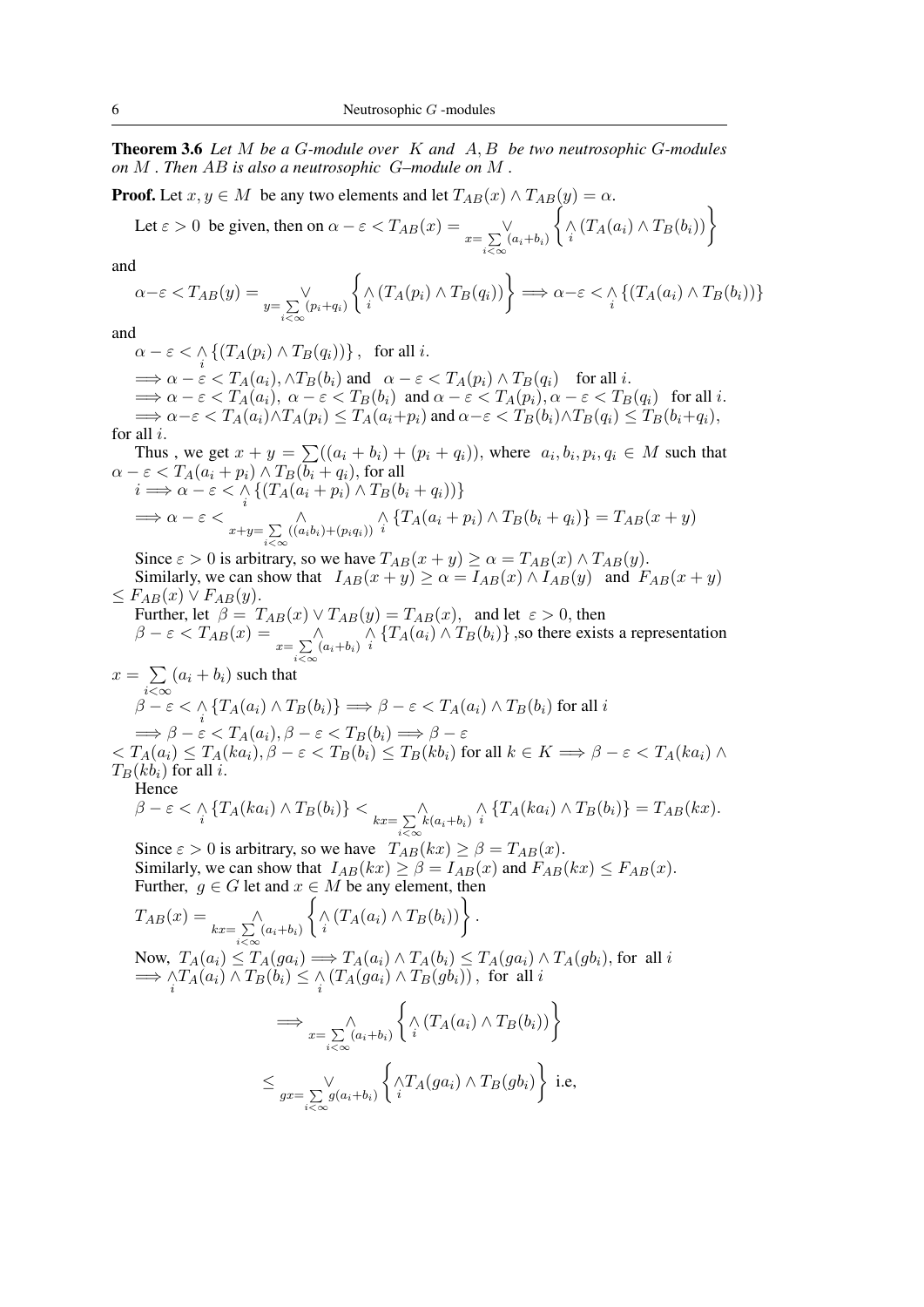$$
T_{AB}(x) = \bigwedge_{i < \infty} \{ \bigwedge_{i < \infty} (a_i + b_i) \left\{ \bigwedge_i (T_A(a_i) \wedge T_B(b_i)) \right\}
$$
  

$$
\leq \bigwedge_{gx = \sum_{i < \infty} g(a_i + b_i) \left\{ \bigwedge_i (T_A(ga_i) \wedge T_B(gb_i)) \right\}} = T_{AB}(gx).
$$

Similarly, we can show that  $I_{AB}(gx) \geq I_{AB}(x)$  and  $F_{AB}(gx) \leq F_{AB}(x)$ . Hence  $AB$  is a neutrosophic  $G$ -module on  $M$ .

**Definition 3.4.** Let M be a G-module over K and A be neutrosophic G-module on M. Let N be a G-submodule of M. Then the restriction of A on N is denoted by  $A|_N$  is a neutrosophic set on  $N$  defined as

 $(A|_N)(x) = (T_{A|_N}(x), I_{A|_N}(x), F_{A|_N}(x))$ , where,  $T_{A|_N}(x) = T_A(x), I_{A|_N}(x) =$  $I_A(x)$ ,  $F_{A|_N}(x) = F_A(x)$ ,  $\forall x \in N$ .

**Proposition 3.1.** If  $\overline{A}$  be neutrosophic  $G$ -module of a  $G$ -module  $M$  over  $K$  and let  $N$ be a G-submodule of M. Then  $A|_N$  is a neutrosophic G-module of N.

**Proof.** Let  $a, b \in K$  and  $x, y \in N$ , then

 $T_{A|_N}(ax+by) = T_A(ax+by) \ge T_A(x) \wedge T_A(y), T_{A|_N}(x) \vee T_{A|_N}(y), \ \forall (ax+by) \in N.$ Thus,  $T_{A|_N}(ax + by) \ge T_{A|_N}(x) \wedge T_{A|_N}(y)$ .

Similarly, we can show that  $I_{A|_N}(ax + by) \ge I_{A|_N}(x) \wedge I_{A|_N}(y)$ .

 $F_{A|_N}(ax + by) = F_A(ax + by) \leq F_A(x) \vee F_A(y) = F_{A|_N}(x) \vee F_{A|_N}(y),$  $\forall (ax + by) \in N.$ 

Thus,  $F_{A|_N}(ax+by) \leq F_{A|_N}(x) \vee F_{A|_N}(y)$ .

For,  $g \in G$  and  $z \in N$ , we have,  $T_{A|_N}(gz) = T_A(gz) \ge T_A(z)$ ,  $\forall gz \in N$ . Similarly, we can show that  $I_{A|_N}(gz) \geq I_A(z)$ .

$$
F_{A|_N}(gz) = F_A(gz) \le F_A(z).
$$

Hence  $A|_N$  is a neutrosophic G-module on N.

**Proposition 3.2.** Let M be a G -module over K and K be a G-submodule of M. Then the neutrosophic set  $A_{M/N}$  on  $M/N$  defined by

$$
T_{A_N}(x+N) = \vee \{ T_A(x+n) : n \in N \}, I_{A_N}(x+N) = \vee \{ I_A(x+n) : n \in N \} \text{ and}
$$

$$
F_{A_N}(x+N) = \wedge \{ F_A(x+n) : n \in N \}, \forall x \in M,
$$

is a neutrosophic  $G$ -module on  $M/N$ .

**Proof.** For  $a, b \in K$  and  $x, y \in M$ , we have

$$
T_{A_N} \{a(x+N) + b(y+N)\} = T_{A_N} \{(ax+by)+N)\}
$$
  
\n
$$
= \vee \{T_A \{ \{ax+by\}+n\} : n \in N \}
$$
  
\n
$$
= \vee \{T_A \{ \{ax+by\}+an_1+bn_2\} : n_1, n_2 \in N \}
$$
  
\n
$$
= \vee \{T_A \{ \{a(x+n_1)+b(y+n_2)\} : n_1, n_2 \in N \}
$$
  
\n
$$
\geq \vee \{T_A \{a(x+n_1)\} \wedge T_A \{b(y+n_2)\} : n_1, n_2 \in N \}
$$
  
\n
$$
\geq \vee \{T_A(x+n_1) \wedge T_A(y+n_2) : n_1, n_2 \in N \} \geq [\vee \{T_A(x+n_1) : n_1 \in N \}] \wedge
$$

$$
[\vee \{ T_A(y + n_2) : n_2 \in N \}] = T_A(x + N) \wedge T_A(y + N)
$$

where  $n = an_1 + bn_2$ , for some  $n_1, n_2 \in N$ .

Thus,  $T_{A_N} \{ a(x+N) + b(y+N) \} \ge T_A(x+N) \wedge T_A(y+N)$ . Similarly, we can show that  $I_{A_N} \{a(x+N) + b(y+N)\} \ge I_A(x+N) \wedge I_A(y+N)$ .

 $F_{A_N} \{a(x+N)+b(y+N)\}=F_{A_N} \{(ax+by)+N\}=\wedge \{F_A \left(\{ax+by\}+n\right):n\in N\}$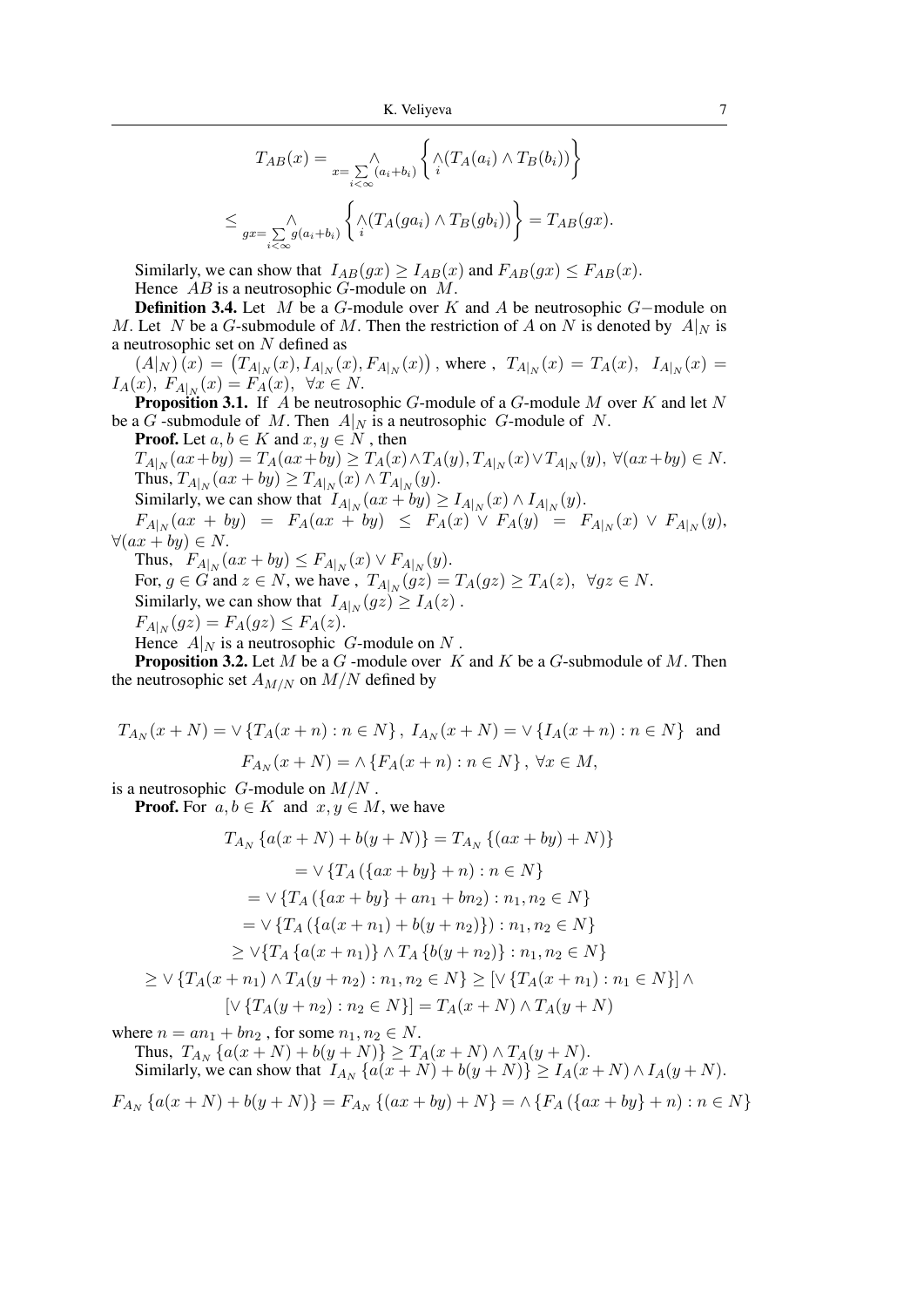$$
= \wedge \{F_A (\{ax + by\} + an_1 + bn_2) : n_1, n_2 \in N\}
$$
  
\n
$$
= \wedge \{F_A (\{a(x + n_1) + b(y + n_2)\}) : n_1, n_2 \in N\}
$$
  
\n
$$
\leq \wedge \{F_A \{a(x + n_1)\} \vee F_A : \{b(y + n_2)\} : n_1, n_2 \in N\}
$$
  
\n
$$
\leq \wedge \{F_A(x + n_1) \vee F_A(y + n_2) : n_1, n_2 \in N\}
$$

 $\leq [\wedge \{F_A(x+n_1): n_1 \in N\}] \vee [\wedge \{F_A(y+n_2): n_2 \in N\}] = F_A(x+N) \vee F_A(y+N)$ 

where  $n = an_1 + bn_2$ , for some  $n_1, n_2 \in N$ . Thus  $F_{A_N} \{a(x+N) + b(y+N)\} \le F_A(x+N) \vee F_A(y+N)$ .

Also,

$$
T_{A_N}[g(x+N)] = T_{A_N}(gx+N) = \vee \{T_A(gx+N) : n \in N\}
$$
  
=  $\vee \{T_A(gx+gn_3) : n_3 \in N\} = \vee \{T_A(g(x+n_3)) : n_3 \in N\}$   
 $\geq \vee \{T_A(x+n_3) : n_3 \in N\} = T_{A_N}(x+N).$ 

Thus  $T_{A_N}[g(x+N)] \ge T_{A_N}(x+N)$ . Similarly, we can show that  $I_{A_N}[g(x+N)] \geq I_{A_N}(x+N)$ .

$$
F_{A_N}[g(x+N)] = F_{A_N}(gx+N)
$$

$$
= \wedge \{ F_{A_N}(gx + n) : n \in N \} = \wedge \{ F_A(gx + gn_3) : n_3 \in N \}
$$

$$
= \wedge \{ F_A(g(x+n_3)) : n_3 \in N \} \le \wedge \{ F_A(x+n_3) : n_3 \in N \} = F_{A_N}(x+N).
$$

Thus  $F_{A_N} [g(x+N)] \le F_{A_N}(x+N)$ .

Therefore,  $A_N = (T_{A_N}, I_{A_N}, F_{A_N})$  is neutrosophic *G*-module on  $M/N$ .

**Remark 3.1.** The neutrosophic G-module  $A_{M/N}$  defined on  $M/N$ , as defined above, is called the quotient neutrosophic  $G$ -module or factor neutrosophic  $G$ -module of  $A$  on  $M$  relative to  $G$ -submodule  $N$ .

#### References

- 1. Atanassov K.T.: *Intuitionistic fuzzy sets*, Fuzzy Sets and Systems, 20 (1), 87-96 (1986).
- 2. Bayramov S.A.: *Fuzzy and Fuzzy Soft structure in Algebra*, Lambert Academic Publishing, (2012).
- 3. Bera T.: Mahapatra NK.: *On neutrosophic soft function*, Ann Fuzzy Math Inform, 12, 101-119 (2016).
- 4. Biswas R.: *Intuitionistic fuzzy subgroups*, Mathematical Forum, 10, 37-46 (1989).
- 5. Davvaz B., Dudek W. A., Jun Y. B.: *Intuitionistic fuzzy-submodules*, Information Sciences, 176, 285-300 (2006).
- 6. Deli I, Broumi S.: *Neutrosophic soft relations and some properties*, Ann Fuzzy Math Inform, 9, 169-182 (2015).
- 7. Fernadez, S.: *Fuzzy-modules and fuzzy representations*, TAJOPAM, 1, 107-114 (2002).
- 8. Gunduz(Aras) C., Davvaz B.: *The universal coefficient theorem in the category of intuitionistic fuzzy modules,* Utilitas Math. 81, 131-156 (2010).
- 9. Gunduz(Aras) C., Bayramov S.: *Intuitionistic fuzzy soft modules,* Computers and Mathematics with Applications, 62, 2480-2486 (2011).
- 10. Gunduz(Aras) C., Bayramov S.: *Fuzzy soft modules*, International Mathematical Forum, 6 (11), 517-527 (2011).
- 11. Maji P.K.: *Neutrosophic soft set*, Ann Fuzzy Math Inform, 5, 157-168 (2013).
- 12. Naegoita, C.V., Ralescu, D.A.: Application of Fuzzy Sets in System Analysis, *Birkhauser, Basel*, (1975).